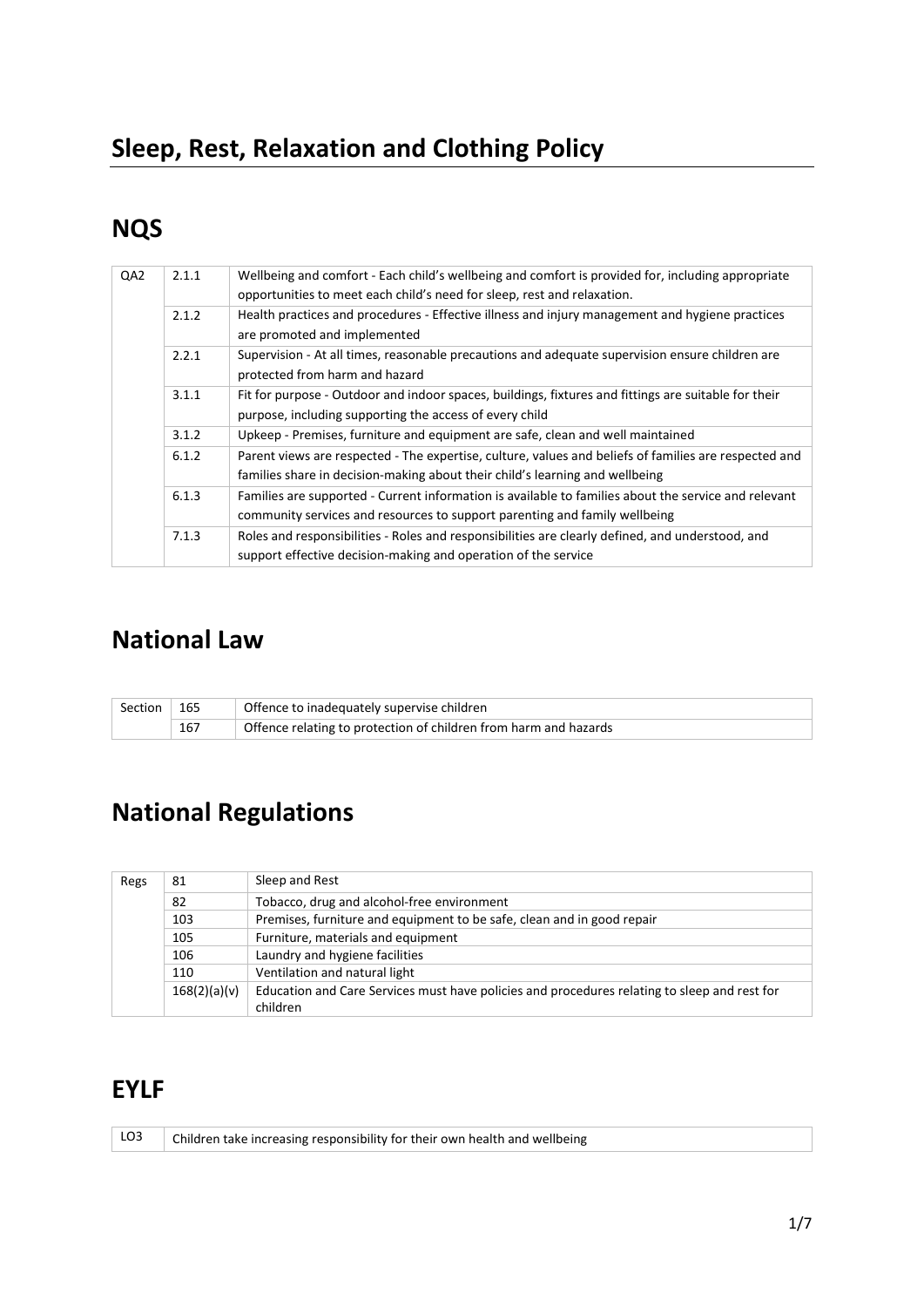|  | Children recognise and communicate their bodily needs (for example, thirst, hunger, rest, comfort,<br>physical activity).                                     |
|--|---------------------------------------------------------------------------------------------------------------------------------------------------------------|
|  | Educators consider the pace of the day within the context of the community.                                                                                   |
|  | Educators provide a range of active and restful experiences throughout the day and support children to<br>make appropriate decisions regarding participation. |

## **Aim**

Our Service aims to meet each child's needs for sleep, rest and relaxation in a safe and caring manner that takes into consideration the preferences and practices of each child's family.

## **Related Policies**

Enrolment Policy Health, Hygiene and Safe Food Policy Medical Conditions Policy Physical Environment Policy Staffing Arrangements Policy Tobacco, Drug and Alcohol Policy

### **Implementation**

Most children benefit from periods of rest which help them grow and prepare them for meaningful learning experiences. Rest periods are included in all children's daily routine consistent with their developmental needs, including a short period of rest each day for older children.

Educators will take into account families' preferences about the amount of sleep their child has at the service, and will accommodate any requests about their child's sleeping practices where these are not inconsistent with the safe sleeping practices discussed in the policy, and meet a child's needs for sleep or rest. Our service's safe sleep and rest procedures follow Red Nose guidelines, the recognised national authority in this area.

Educators have a legal obligation to ensure children are safe and are offered sleep or rest when they need it. If a child is displaying signs of tiredness, educators must allow the child to sleep or rest for a reasonable period of time. Where families are concerned that children's sleep at the service is impacting night sleep patterns, educators will discuss expected sleep patterns with families based on advice from recognised authorities and adjust a child's sleep time at the service if appropriate. The Nominated Supervisor and educators, however, will make the final decision about the child's sleep and rest at the service to ensure they can meet their obligations. For example, if a resting child falls asleep without assistance in instances where families have requested the child not have naps, educators may allow the child to sleep for a period they believe is in the best interests of the child.

#### **Nominated Supervisor Responsibilities**

To promote children's safety and wellbeing during sleep and rest periods, the Nominated Supervisor will ensure:

sleep and rest environments are quiet and restful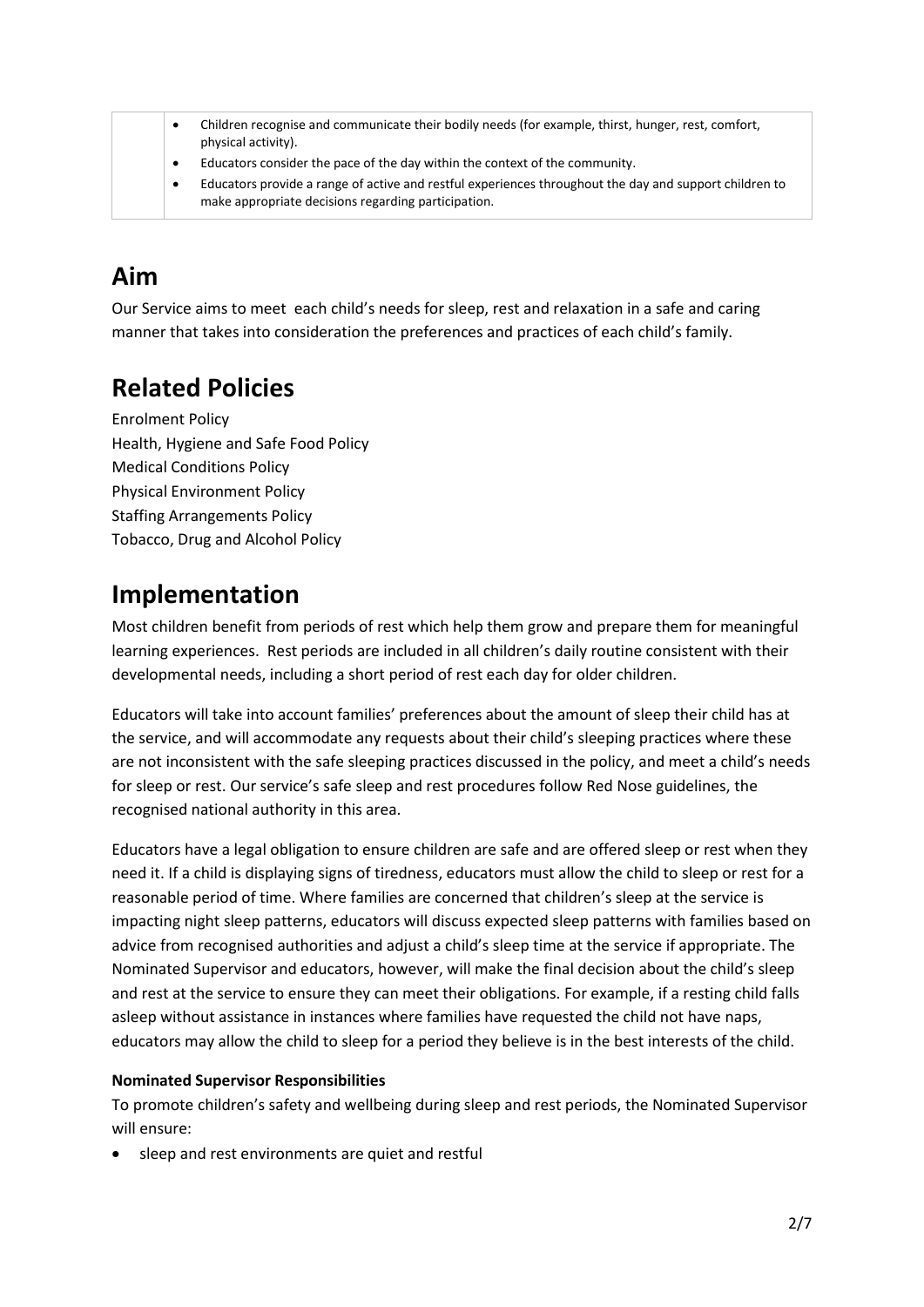- there are comfortable spaces for children to engage in quiet activities if they're not sleeping or resting
- rostering enables adequate supervision of sleeping and resting children
- ratios are maintained at all times children are sleeping and resting
- educators implement the safe sleeping practices in this policy at all times
- hanging cords or strings from blinds, curtains, mobiles or electrical devices are away from cots and beds/stretchers
- babies are never left to sleep in a bassinet, hammock, pram or stroller
- heaters and electrical appliances aren't near cots or beds/stretchers
- information about safe sleeping practices is discussed during enrolment and displayed or available in the parent information area.

#### **Family Responsibilities**

If a child has a medical condition which prevents educators from following these procedures, for example the child cannot sleep on their back, a medical practitioner must authorise an alternative resting practice in writing as part of the child's Medical Management Plan.

Families should also update educators on their child's sleeping routines and patterns when these change, and let educators know when their child has not slept well during the night.

#### **Educator Responsibilities**

To ensure children's safety and wellbeing during sleep and rest periods, educators and volunteers will:

- ensure they can always see and hear sleeping or resting children
- accommodate each child's and family's preferences, for rest, sleep and clothing, including cultural and religious preferences, to the extent they are consistent with this policy
- provide children who do not require sleep or rest with quiet, meaningful activities
- encourage children to communicate their needs for sleep and rest and make appropriate decisions about these needs
- support children who need rest and relaxation outside the designated rest time
- respect the privacy needs of each child when dressing and undressing
- play calm, relaxing music
- communicate daily with families about their child's sleep and rest routines
- comfort children when required. Educators try to avoid rocking children to sleep so they don't expect this at home
- ensure babies are never left to sleep in a bassinet, hammock, pram or stroller
- ensure hanging cords or strings from blinds, curtains, mobiles or electrical devices are away from cots and mattresses
- implement the safe sleeping practices which follow at all times, with the only exception based on written authorisation from a child's doctor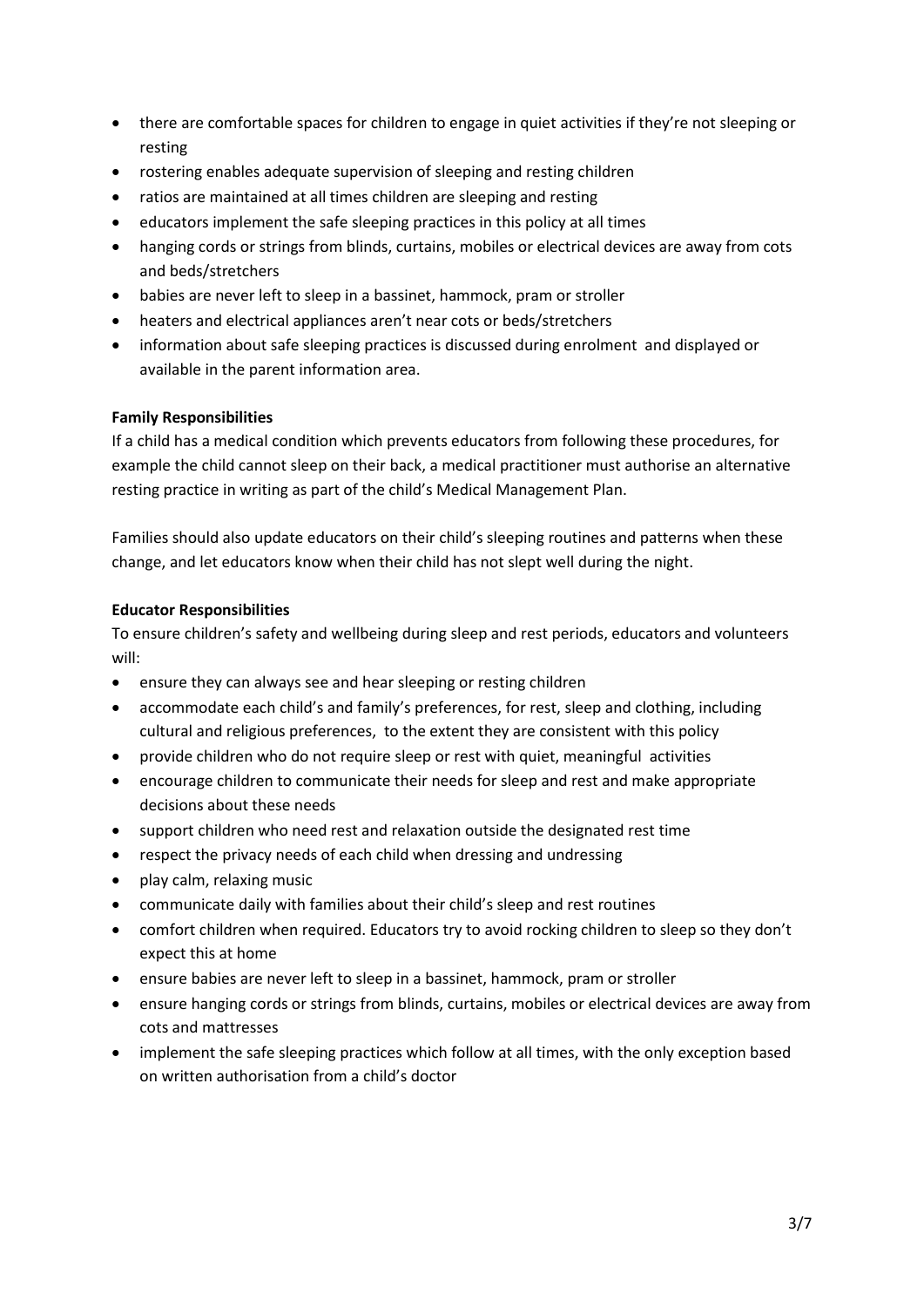## **Safe Sleeping Practices**

#### **All children**

- can always see and hear sleeping or resting children
- child's face is never covered when they sleep or rest
- regular checks of all sleeping or resting children paying particular attention to breathing patterns and skin colour. Checks will be more frequent if there are increased risk factors eg medical conditions, illness or sleep issues
- temperature of rest environment monitored to ensure it's not too hot or cold
- adequate space between sleeping and resting children

#### B**abies and toddlers**

- babies and toddlers placed on back
- babies re-positioned onto back when they roll onto their front or side if they cannot repeatedly roll from back to front to back (occurs around 5-6 months of age). Babies who can roll back and forth may be left to find their own sleeping position
- light bedding used and tucked in tightly. Sleeping bags with a fitted neck and arm holes but no hood may be used instead of bed linen. Wraps made from lightweight material like muslin or cotton
- babies arms free from wraps once startle reflex disappears (around 3 months old)
- no wraps used if babies can roll from back to front to back again
- no quilts, doonas, pillows, soft toys, lamb's wool or cot bumpers
- no electric blankets, hot water bottles and wheat bags
- babies and toddlers placed so their feet are close to the bottom end of the cot
- no bottles given to child (for safety and dental hygiene reasons)
- no bibs on child
- dummies provided if required without chain attachments. Dummies not replaced if they fall out while child sleeping. Dummies should be phased out around age 1 following discussion with families
- babies are never left to sleep in bassinets, hammocks, prams or strollers
- toddlers moved from cot to bed if likely to succeed when attempting to climb out of cot (usually 2-3½)
- babies physically checked and sleep record completed every 10 minutes.

# **Cots (0-2yrs)**

The Approved Provider and Nominated Supervisor will ensure all cots meet Australian Standards and have one of the following labels - AS/NZS 2172:2010 or AS/NZS 2195:2010 (folding cots). For normal cots this means, for example:

- cot mattresses are in good condition, clean, firm, flat and fit the cot base with no more than a 20mm gap between the mattress and the cot sides.
- the distance between slats is at least 50 mm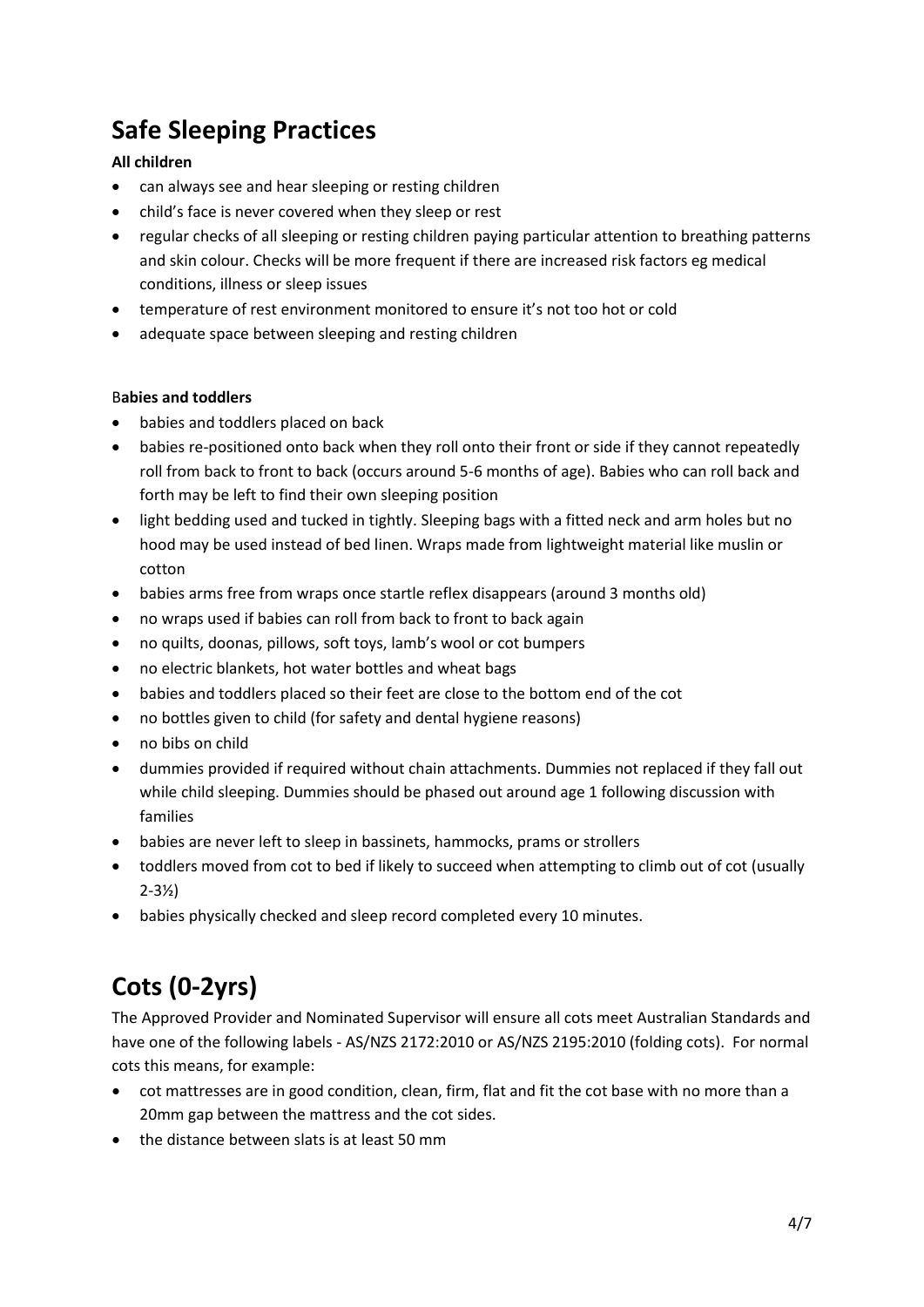- cots in the lowest base position, the distance between the top of the mattress base and the top edge of the lowest cot side or end is at least:
	- 600 mm when access is closed
	- 250 mm when access is open
- for cots in the upper base position, the distance between the top of the mattress base and the top edge of the lowest cot side or end is at least:
	- 400 mm when access is closed
	- 250 mm when access is open

Portable cots (portacots) are not intended for permanent use. The Approved Provider and Nominated Supervisor will ensure portable cots, if used, are only used temporarily (no more than few days) for children up to 15 kg. Educators will ensure locking mechanisms are secure, only use mattresses supplied with the cots, and never add additional padding or a mattress under or over the mattress.

The Approved Provider and Nominated Supervisor will also ensure:

- mattress firmness complies with AS/NZS 8811.1:2013 Methods of testing sleep surfaces. This will be checked using 12 CDs or DVDs and two full one litre containers with square bottoms as follows:
	- measure 40 mm from bottom of one container and mark with a line parallel to the bottom all the way around the container
	- wrap discs in gladwrap
	- place marked container on its side on top of discs with line at edge of discs
	- place other container on top, also on its side, so it balances

If overhanging edge of container touches mattress it is too soft. Mattresses will not be checked by hand.

- mattresses are not tilted or elevated
- plastic packaging is removed from new mattresses
- waterproof mattress protectors are strong, not torn and a tight fit.

#### **Sleep and Rest Environment**

The Nominated Supervisor will conduct regular safety checks of the rest environment and equipment.

To promote learning and wellbeing, educators may occasionally encourage children to sleep or rest outdoors in suitable weather conditions eg it's not too hot or raining. Educators will ensure:

- beds are placed in clean and shaded areas ie not in wet dirt or mud
- bed linen is washed at the end of the day if it is dirtied outside
- beds are cleaned before being stored inside after rest time
- children are supervised at all times
- the quality of children's sleep and rest time is not affected by being outdoors.

## **Hygiene**

To ensure sleeping environments are hygienic educators will: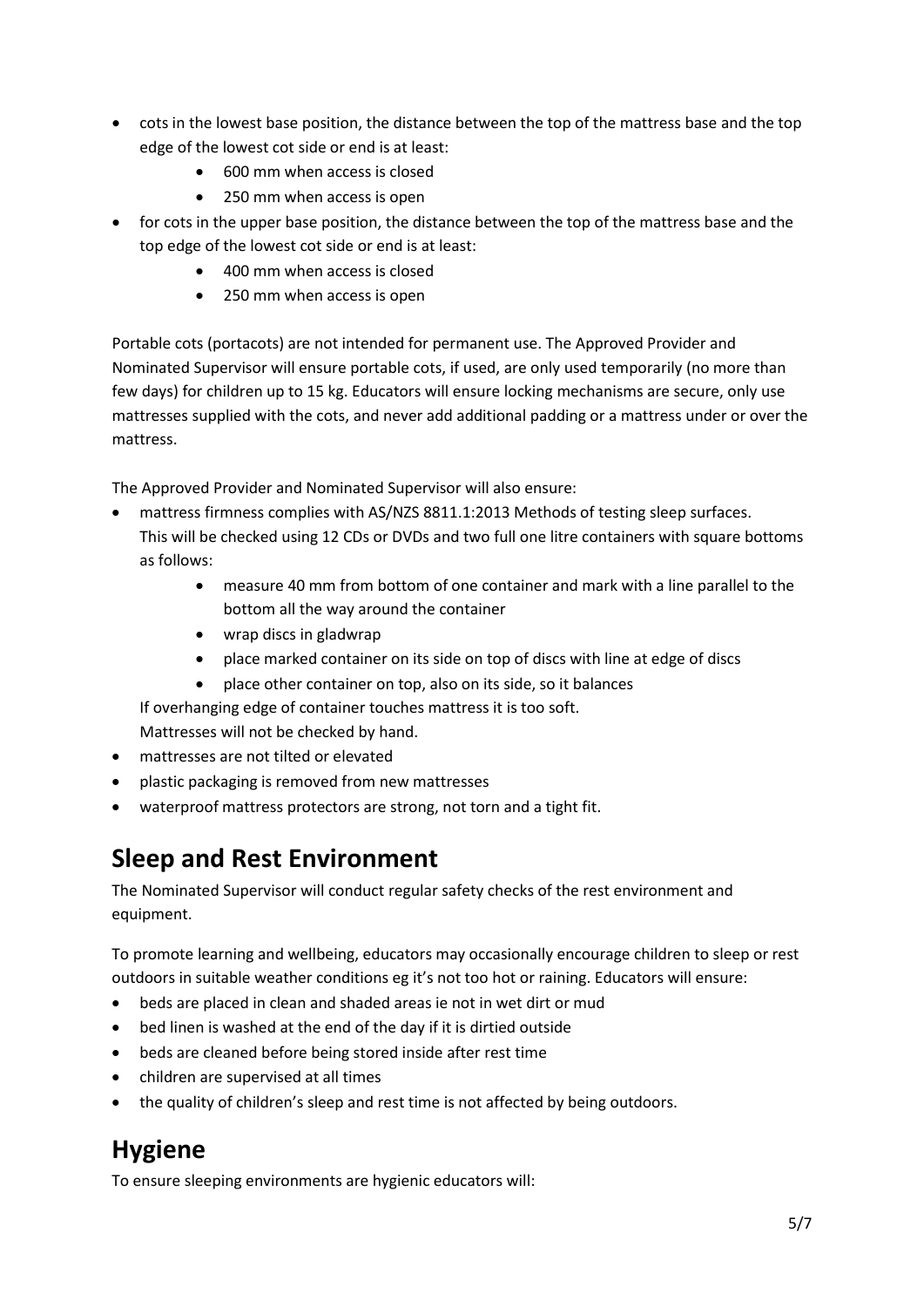- clean beds, linen and mattress covers with detergent and water every day or at end of week if used by same child
- clean beds, linen and mattress covers when they look dirty
- make sure each child has their own bed linen
- implement the Cleaning Procedure Cots and Stretchers to clean soiled cots, beds, mattresses and bed linen.

#### **Cleaning Procedure Cots and Stretchers**

Wash cots and stretchers at the end of every day with detergent and warm water, and during the day if visibly dirty.

Wash sheets and mattress covers, or return them home, on child's last day for the week.

If poo/urine/vomit etc gets on the cot/stretcher/mattress/linen

- 1. wash hands and put on gloves
- 2. clean the child
- 3. remove gloves
- 4. dress the child
- 5. wash child's hands
- 6. educators wash hands
- 7. put on gloves
- 8. remove most of the soiling in the cot/bed with paper towels
- 9. place paper towels in garbage bin
- 10. put linen in a plastic-lined, lidded laundry bin. Throw liner out after linen is washed and place new liner in bin
- 11. clean cot or mattress thoroughly with detergent and water
- 12. use disinfectant after detergent if surface is or could be contaminated with infectious material. See Spill Procedure Blood, Urine, Poo, Vomit
- 13. air dry if possible
- 14. remove gloves and wash hands
- *15.* put clean linen in cot

### **Children's Clothing**

To ensure children's comfort and safety at the service, they must wear clothing that is suitable for the weather, lets them explore and play freely, and minimises the risk of injury. Some clothing items and jewellery, for example, can strangle or choke young children. Educators may remove jewellery and teething necklaces if children wear them to the service.

#### **Amber Teething Necklaces and Bracelets**

Based on Australian Government product safety warnings, we do not allow children to wear amber teething necklaces or bracelets at our service. This is to minimise the risk they may choke on the beads if the necklaces or bracelets break apart.